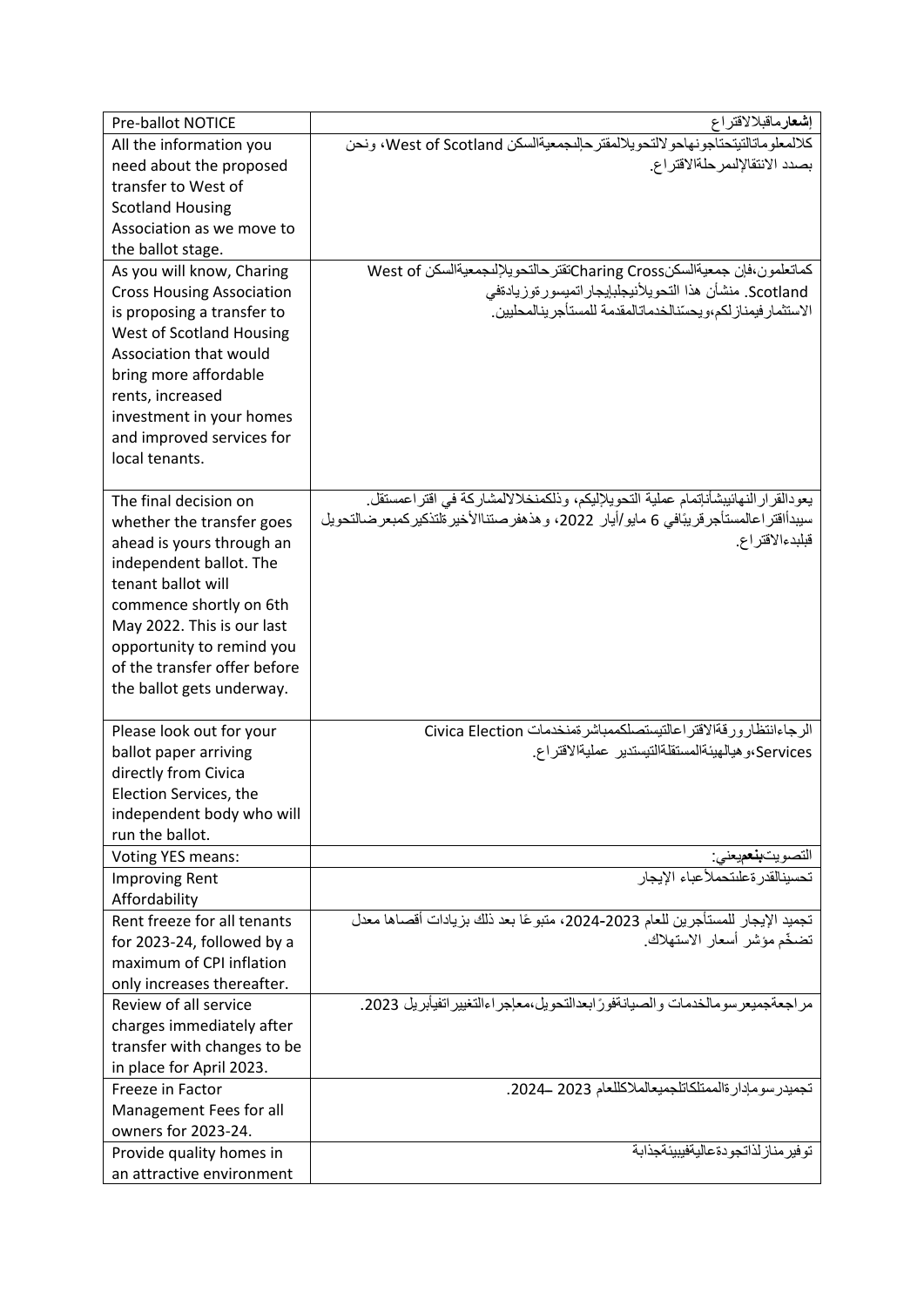| Investment of up to £9.5m     | استثماريصلإلى 9,5 مليونجنيهإسترلينيينهايةمارس/أذار 2027، بمافيذلكوضع                 |
|-------------------------------|--------------------------------------------------------------------------------------|
| by the end of March 2027      | نو افذر جاجيةمز دو جةجديدةلغالبيةالمناز ل                                            |
| including new double-         |                                                                                      |
| glazed windows for the        |                                                                                      |
| majority of houses.           |                                                                                      |
|                               |                                                                                      |
| A £100,000 kick-start local   | إطلاقميز انيةمحليةقدر ها 100ألف جنيهاستر لينيلدعممشار يعالشر اكةلتحسينالبيئةعلى نطاق |
| budget to support             | اوسع.                                                                                |
| partnership projects to       |                                                                                      |
| improve the wider             |                                                                                      |
| environment.                  |                                                                                      |
| Provision of a high quality,  | تو فير خدمةإصلاحاتحديثةعاليةالجو دةو مدار ةبشكلجيد.                                  |
| well managed, modern          |                                                                                      |
| repairs service.              |                                                                                      |
| Deliver excellent and         | تقديمخدماتممتاز ةتأخذ الحساسيةالثقافية في الاعتبار وتوفير فرصاكبر                    |
| culturally sensitive services |                                                                                      |
| and greater opportunities     |                                                                                      |
| Staff will transfer to West   | سينتقلطاقم العملإلىجمعية السكن West of Scotlandوسيظلالمكتبالمحليمز ودًابخدماتو اسعة  |
| of Scotland and the local     | النطاق.                                                                              |
| office will be kept with      |                                                                                      |
| expanded services.            |                                                                                      |
| Development and delivery      | تطوير وتقديمالخدماتبطر يقةتعتر فباحتياجاتالمجتمعاتالمتنو عةوتحتضنها                  |
| of services in a way that     | الوصولإلىمجموعةواسعةمنخدمات الدعم، بما في ذلكخدمات الصيانة والإصلاح                  |
| recognises and embraces       | والاستشارات بخصوص الطاقةوالشؤون الماليةوالدعمالرقمي.                                 |
| the needs of the diverse      |                                                                                      |
| communities.                  |                                                                                      |
| Access to range of wider      |                                                                                      |
| support services including    |                                                                                      |
| Handy Person, Energy and      |                                                                                      |
| Money Advice and Digital      |                                                                                      |
| support.                      |                                                                                      |
| Customer App which gives      | تطبيقالزبون( Customer App)                                                           |
| 24/7 access to online         | الذييتيحالو صو لإلىالخدماتعبر الإنتر نتعلىمدار الساعةو طو الأيامالأسبو ع،و إمكانية   |
| services and make service     | تقديمطلباتالخدمة                                                                     |
| requests.                     |                                                                                      |
| <b>Strong Governance and</b>  | حكامةقويةووضع مالىي متين                                                             |
| <b>Financial Strength</b>     |                                                                                      |
| An estimated £300,000 of      | توفير مايقدر بـ300 ألف جنيهإستر لينيسنويًا سيستفاد منهاللحفاظعلىايجار اتمنخفضة.      |
| savings per year which will   |                                                                                      |
| be used to maintain lower     |                                                                                      |
| rents.                        |                                                                                      |
|                               |                                                                                      |
| Post transfer 30-year         | خطةعمل30 عامًا لما بعدالتحويلتعالجالثغراتالموجودةفيخطة Charing                       |
| business plan that            | Cross)الحاليةوتو ضحكيفية الوفاء بجميعتعهدات التحويل                                  |
| addresses the gaps in         |                                                                                      |
| Charing Cross's current       |                                                                                      |
| plan and shows how all of     |                                                                                      |
| the transfer promises will    |                                                                                      |
| be delivered.                 |                                                                                      |
|                               |                                                                                      |
| A new residents               | جمعيةجديدةللسكانتمثلمجتمعاتWoodlandsوGarnethillالمحلية وتوفر فرصًا                   |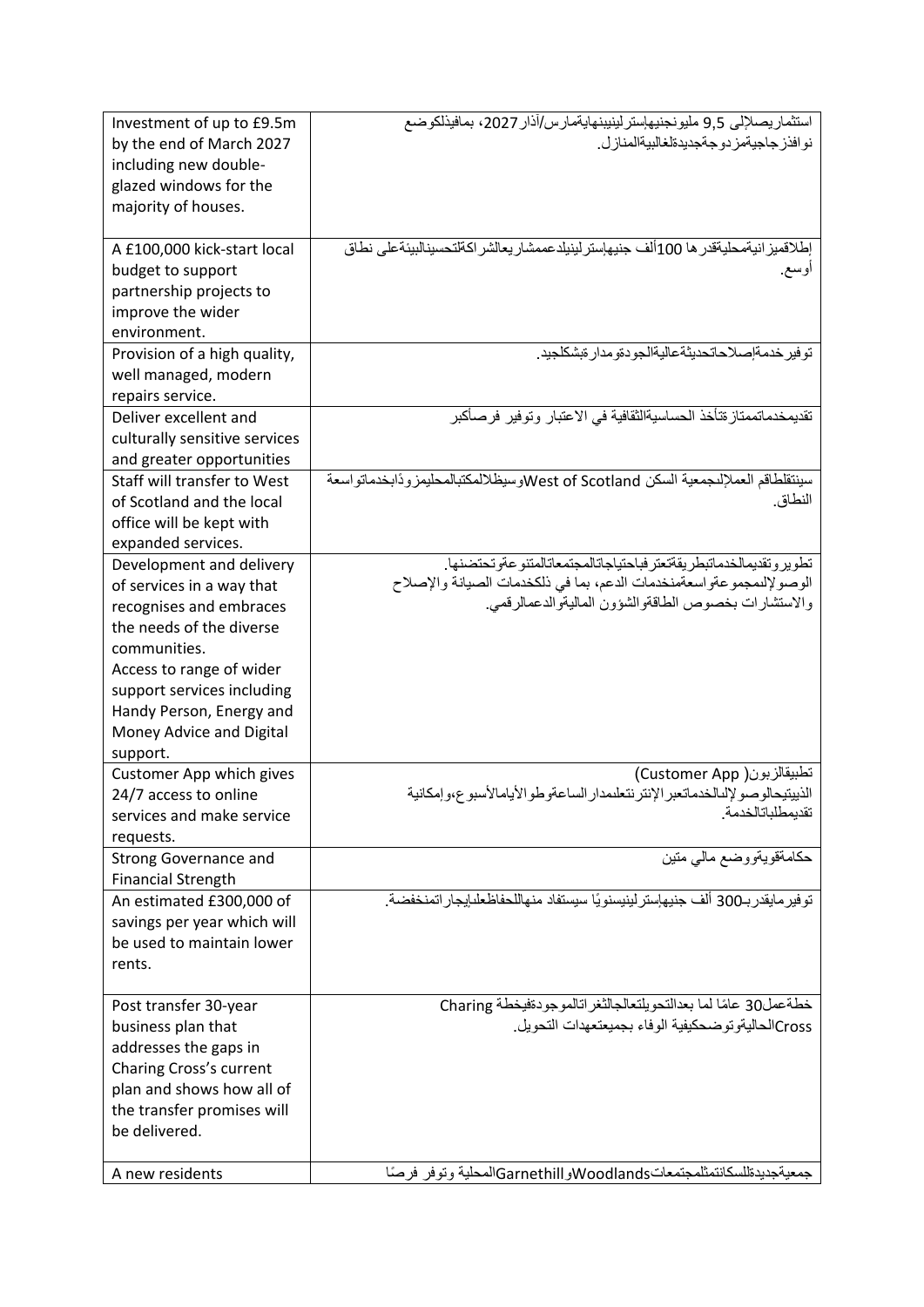| association representing        | أكبر لمستأجريCharing Crossكمن أجل المشاركةفيصنعالقر ارورصد وتتبع تعهدات                                                       |
|---------------------------------|-------------------------------------------------------------------------------------------------------------------------------|
| the Woodlands and               | التحويل.                                                                                                                      |
| <b>Garnethill communities</b>   |                                                                                                                               |
| and increased                   |                                                                                                                               |
| opportunities for Charing       |                                                                                                                               |
| Cross tenants to                |                                                                                                                               |
|                                 |                                                                                                                               |
| participate in decision         |                                                                                                                               |
| making and monitor              |                                                                                                                               |
| transfer promises.              |                                                                                                                               |
| Strong and skilled              | مجلسإدار ةفويومتمرسلدي West of Scotlandابضمنالامتثالالكاملللمعايير التنظيمية<br>والحكامةالجيدةو الندقيقو صنعالقر ار اتالقوية. |
| Management Board at             |                                                                                                                               |
| West of Scotland that will      |                                                                                                                               |
| ensure full compliance          |                                                                                                                               |
| with Regulatory Standards,      |                                                                                                                               |
| good governance, scrutiny,      |                                                                                                                               |
| and robust decision             |                                                                                                                               |
| making.                         |                                                                                                                               |
| A clear focus on value for      | تركيز و اضحعلىالقيمةمقابلالماللدعمالكفاءةو تقديمالمز يدللمستأجرين                                                             |
| money to support                |                                                                                                                               |
| efficiency and delivering       |                                                                                                                               |
| more for tenants.               |                                                                                                                               |
| Developing our People           | تطوير إمكانات عمالنا وموظفينا                                                                                                 |
| Strong leadership as well       | قيادةقويةبالإضافةإلى إمكانيةالوصو لإلىمجمو عةمنفر قالدعمالمتخصصةداخل West of                                                  |
| as access to a range of         | Scotlandلمساعدةالمو ظفينعلىتقديمخدمةعملاءممتاز ة،تماشيًامعميثاققيمو خدمةالز بائنلجمعية                                        |
| specialist support teams        | السكن West of Scotland.                                                                                                       |
| within West of Scotland to      |                                                                                                                               |
| help staff provide excellent    |                                                                                                                               |
| customer service - in line      |                                                                                                                               |
| with West of Scotland's         |                                                                                                                               |
| <b>Values and Customer Care</b> |                                                                                                                               |
| Charter.                        |                                                                                                                               |
| These benefits will only be     | لن تتحقق هذهالمز اباإلاإذاصوتالمستأجرونلصالح التحويلإلىWest of Scotland.                                                      |
| delivered if tenants vote       | سيُفتحبابالاقتراعبينالجمعة 6 مايو/أيار 2022 والساعة 5 مساءًيومالاثنين 6 يونيو/أيار                                            |
| 'Yes' for the transfer to       | .2022                                                                                                                         |
| West of Scotland. The           | عندماتتوصلون بورقةالتصويت                                                                                                     |
| ballot will be open             | لاتتأخروا مصوتواعلىالفور إ                                                                                                    |
| between Friday 6th May          |                                                                                                                               |
| 2022 and 5pm on Monday          |                                                                                                                               |
| 6th June 2022.                  |                                                                                                                               |
| WHEN YOU GET YOUR               |                                                                                                                               |
| <b>VOTING PAPER</b>             |                                                                                                                               |
| DON'T DELAY, VOTE RIGHT         |                                                                                                                               |
| AWAY!                           |                                                                                                                               |
| <b>Transfer Promises</b>        | تعهدات التحويل                                                                                                                |
| Ensuring rents are more         | ضمانالقدرة على تحمل أعباءالإيجارات.                                                                                           |
| affordable.                     |                                                                                                                               |
| Ensuring service charges        | التأكدمنضرورة ووضوحوشفافية رسومالخدمات والصيانة،ومن فعالية إدارة                                                              |
| are necessary, clear and        | المقاو لينلتقديمخدماتجيدةتو فر قيمةمقابلالمال                                                                                 |
| transparent and                 |                                                                                                                               |
| contractors are effectively     |                                                                                                                               |
| managed to deliver good         |                                                                                                                               |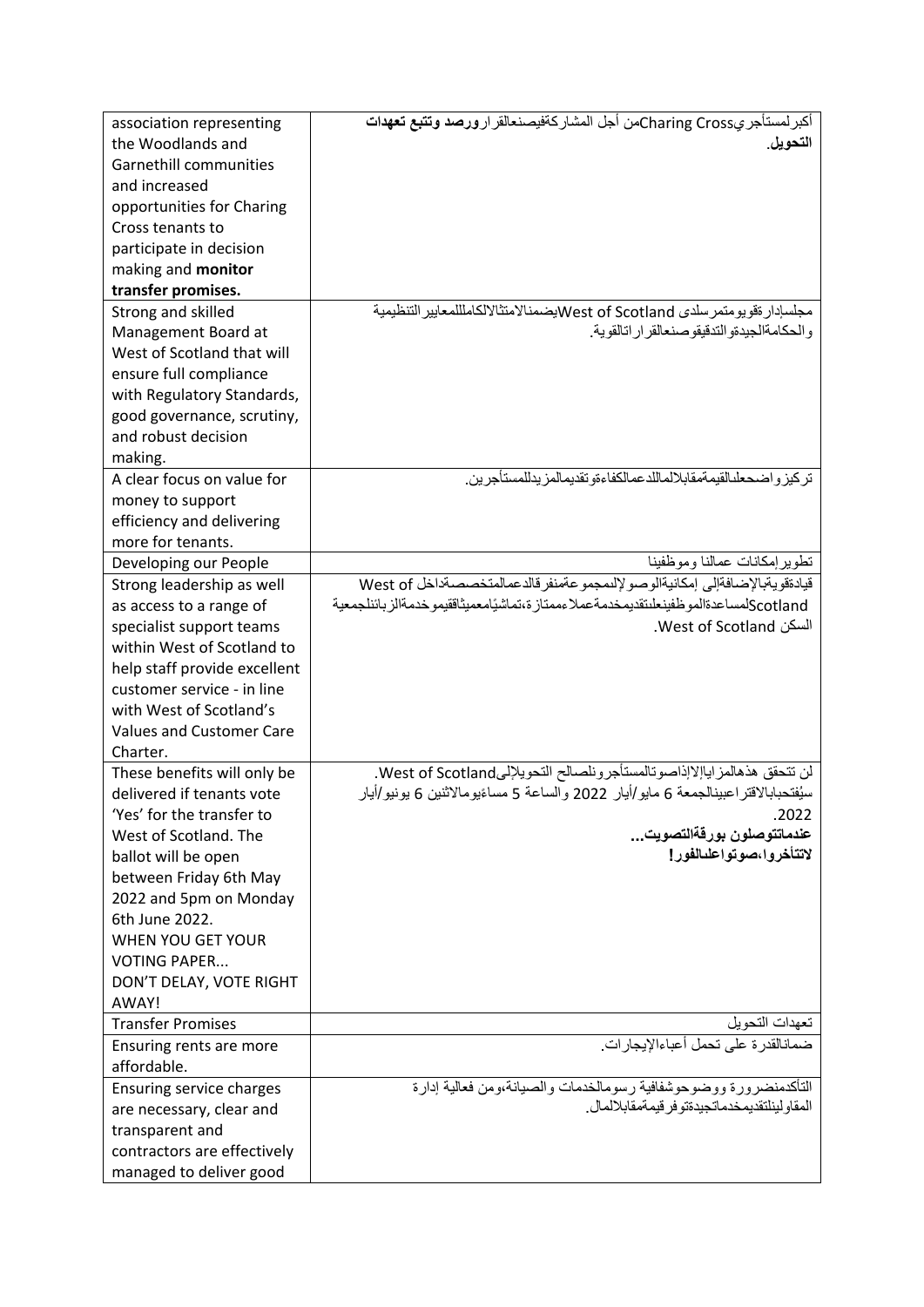| services that are value for |                                                                                                |
|-----------------------------|------------------------------------------------------------------------------------------------|
| money.                      |                                                                                                |
| Accelerating and improving  | تسريعوتحسينبر نامجالاستثمار (مطابخونوافذ، إلخ جديدة) للقيام                                    |
| the investment              | بالأشغالالمطلوبةبشدةفيمناز لنا                                                                 |
| programme (new kitchens,    |                                                                                                |
| windows etc) to deliver     |                                                                                                |
| much needed work in our     |                                                                                                |
| homes.                      |                                                                                                |
| Working with others to      | العملمعالآخر يناتحسينالإدار ةو الحالةالماديةللبيئةالخار جبة                                    |
| improve the management      |                                                                                                |
| and physical condition of   |                                                                                                |
| the external environment.   |                                                                                                |
| Ensuring a strong and       | ضمانثقافةقويةو إيجابيةتركز علىالتميز في خدمة الزبائن                                           |
| positive culture focused on |                                                                                                |
| customer excellence.        |                                                                                                |
| Greater access to staff and | سهولة الاتصال بالموظفينوالاستفادة من                                                           |
| services at a time, place,  | الخدماتفيالو قتو المكانو الطر يقةالتيتتناسبمعاحتياجاتالمستأجر ينو ملاك العقار ات المدار ة      |
| and manner to suit the      | (توفير خدماتجديدةعبر الإنترنت).                                                                |
| needs of tenants and        |                                                                                                |
| factored owners (providing  |                                                                                                |
| new online services).       |                                                                                                |
| Providing a quality         | تقديمخدمةإدار ة ممتلكات عاليةالجو دةتو فر القيمةمقابلالمال.                                    |
| factoring service that      |                                                                                                |
| demonstrates value for      |                                                                                                |
| money.                      |                                                                                                |
| Offering a range of wider   | تقديممجمو عةمنخدماتالدعمالأو سعنطاقالمساعدةالمستأجر ينعلىتحسينفر صىالحياةو تلبيةاحتياجاتهم     |
| support services to help    | و احتياجاتمجتمعهمالمحليالمتغير ة.                                                              |
| support tenants to          |                                                                                                |
| improve life opportunities  |                                                                                                |
| and to meet their own and   |                                                                                                |
| their community's           |                                                                                                |
| changing needs.             |                                                                                                |
| Consulting with you         | التشاور معكم…                                                                                  |
| During March we             | قمنا خلالشهر مارس/أذاربمشاورات معمستأجري Charing                                               |
| consulted with Charing      | CrossبشأنالنحويلالمقترحإلىWest of Scotland.                                                    |
| Cross tenants on the        |                                                                                                |
| proposed transfer to West   |                                                                                                |
| of Scotland.                |                                                                                                |
|                             |                                                                                                |
| We spoke to 94% of          | و تحدثناإلى 94% منالأسر ،و قد كانمنالر ائعأننسمعأنهامتحمسةلعمليةالتحو يلالمقتر حةو أن تخبر نـا |
| households and it was       | بماتتطلعاليه:                                                                                  |
| great to hear that they are |                                                                                                |
| excited about the           |                                                                                                |
| proposed transfer and tell  |                                                                                                |
| us what they are looking    |                                                                                                |
| forward to:                 |                                                                                                |
| Rent Freeze - one year      | تجميدالإيجار-لقد رحبنا جدّا بتعهدات West of Scotland بتجميدالإيجار لمدةعامو احدو عدم           |
| rent freeze and lower       | ر فعه إلا بقدر فليلفيالمستقبل،حيثقالالمستأجر ونأن                                              |
| increases in the future     | ذلكسيجعلإيجار اتهمميسور ةالتكلفةعلىالمدىالطويل وهذا                                            |
| promised by West of         | مهمبالنسبةلهمنظر اللتحدياتالماليةالتييو اجههاالكثير ونبسببز يادةتكلفةالمعيشة                   |
| Scotland have been really   |                                                                                                |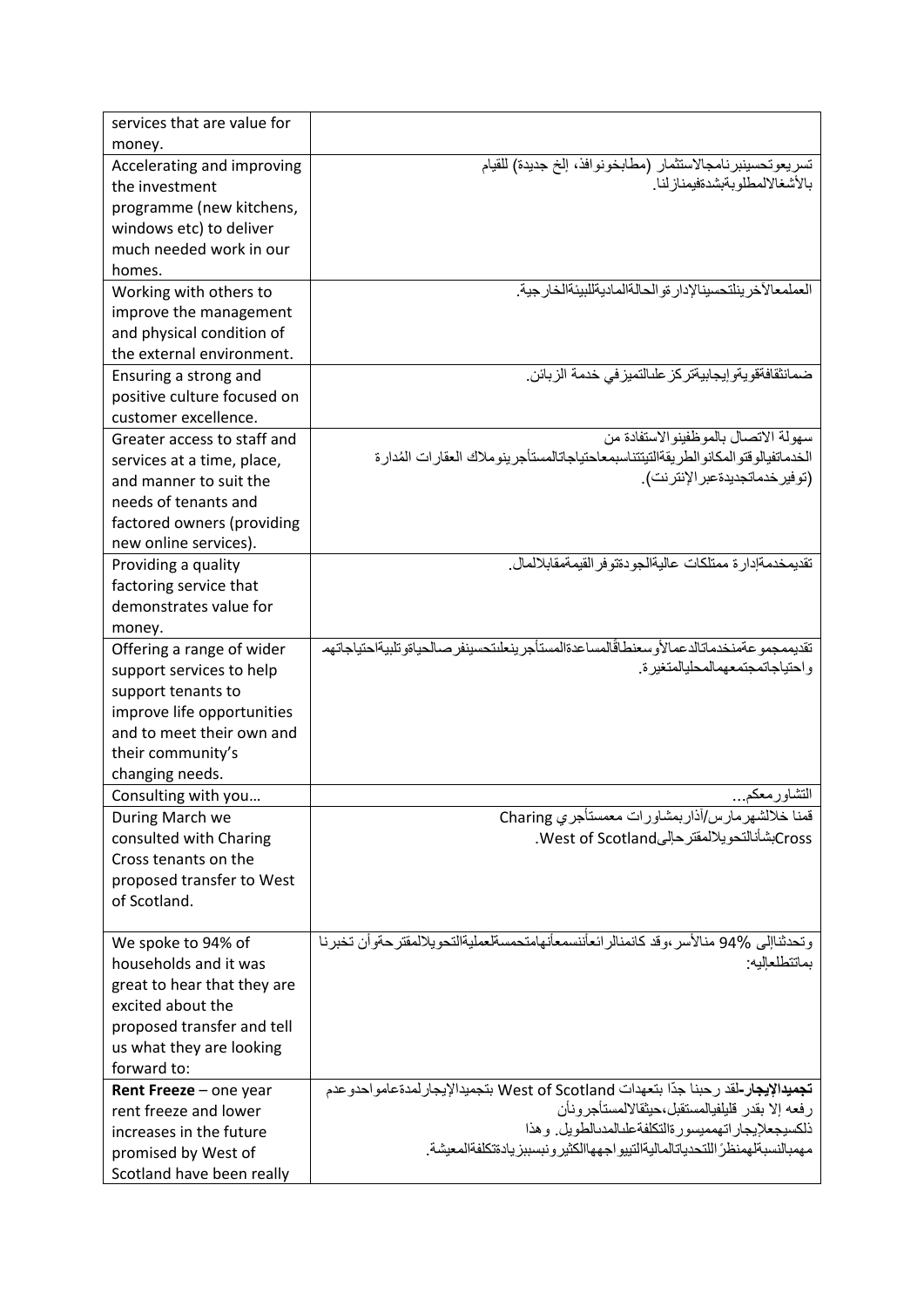| welcome news with                                    |                                                                                                                                         |
|------------------------------------------------------|-----------------------------------------------------------------------------------------------------------------------------------------|
| tenants saying that it will                          |                                                                                                                                         |
| make their rents more                                |                                                                                                                                         |
| affordable in the longer                             |                                                                                                                                         |
| $term$ – something that is                           |                                                                                                                                         |
| important to them given                              |                                                                                                                                         |
| the financial challenges                             |                                                                                                                                         |
| many face due to cost of                             |                                                                                                                                         |
| living increasing.                                   |                                                                                                                                         |
| More investment in                                   | <b>رفعالاستثمارفيالمنازل-</b> وعدت West of Scotlandاباستثمار ات كبير ة                                                                  |
| <b>homes</b> – West of Scotland                      | فيمناز لالمستأجرين،بمافيذلكوضع نوافذجديدةلمعظمالمنازل؛وهو أمر شعرالمستأجرونانهم                                                         |
|                                                      | بحاجةماسةالبه                                                                                                                           |
| has promised a significant<br>investment in tenants' |                                                                                                                                         |
|                                                      |                                                                                                                                         |
| homes including new                                  |                                                                                                                                         |
| windows for most homes<br>and tenants felt this was  |                                                                                                                                         |
|                                                      |                                                                                                                                         |
| much needed.                                         |                                                                                                                                         |
| More investment in the                               | <b>رفعالاستثمارفيالمجتمعالمحلي-</b> يقو لالمستأجر ونأنهمير غبون في<br>الشعور بأنالمنطقةالمحيطةبمناز لهمتحظىبعنايةجيدةكونها ديار هم التي |
| local community - tenants                            | تأويهم،وكانواسعداءبنعهدات West of Scotlandبالاستثمار فيتحسينالبيئةالمحلية.                                                              |
| say they want to feel the                            |                                                                                                                                         |
| area around their homes is                           |                                                                                                                                         |
| well looked after as the                             |                                                                                                                                         |
| homes they live in, and                              |                                                                                                                                         |
| they were pleased to see                             |                                                                                                                                         |
| West of Scotland's promise                           |                                                                                                                                         |
| to invest in improving the                           |                                                                                                                                         |
| local environment.                                   |                                                                                                                                         |
| <b>Providing support services</b>                    | تقديمخدماتالدعم-أحبالمستأجر ونفكر تمجمو عةخدماتالدعمالإضافيةالتيتقدمها West of                                                          |
| - tenants liked the idea of                          | Scotlandمثلخدمات الصيانة والإصلاح والاستشارات حول الطاقة                                                                                |
| the range of extra support                           |                                                                                                                                         |
| services provided by West                            |                                                                                                                                         |
| of Scotland such as Handy                            |                                                                                                                                         |
| Person and Energy Advice.                            |                                                                                                                                         |
| With the pressure on my                              | نظرًا للضغطالمالي الذي أعانيه،فقد كنتسعيد(ة) لسماعو عدبتجميدالإيجار في                                                                  |
| finances, I was delighted to                         | العامالمقبلإذاصوتنالصالحWest of Scotland                                                                                                |
| hear about the rent freeze                           |                                                                                                                                         |
| promise next year if we                              |                                                                                                                                         |
| vote for West of Scotland                            |                                                                                                                                         |
| Greattohearthat West of                              | منالر ائعسماعأن West of Scotlandاحتفظت بالمكتبالمحليمفتو حًاو أنو ظائفالمشغَّلينآمنة.                                                   |
| Scotland are keeping the                             |                                                                                                                                         |
| local office open and that                           |                                                                                                                                         |
| the staff jobs are safe.                             |                                                                                                                                         |
| I'm keen to get involved in                          | أناحريص(ة) علىالمشاركةفيمجمو عةالسكانالجديدةالتيسيتمإنشاؤ هامن قبل West of                                                              |
| the new Residents Group                              | Scotlandللمساعدةفيتشكيلالخدماتالمحلية                                                                                                   |
| that West of Scotland will                           |                                                                                                                                         |
| set up to help shape local                           |                                                                                                                                         |
| services.                                            |                                                                                                                                         |
| The promise of new double                            | سيحدثالو عدبنو افذر جاجيةمز دو جةجديدةفر قَاكبيرَ ابالنسبةليو لأسر تي!                                                                  |
| glazed windows will make                             |                                                                                                                                         |
| such a difference to me                              |                                                                                                                                         |
| and my family!                                       |                                                                                                                                         |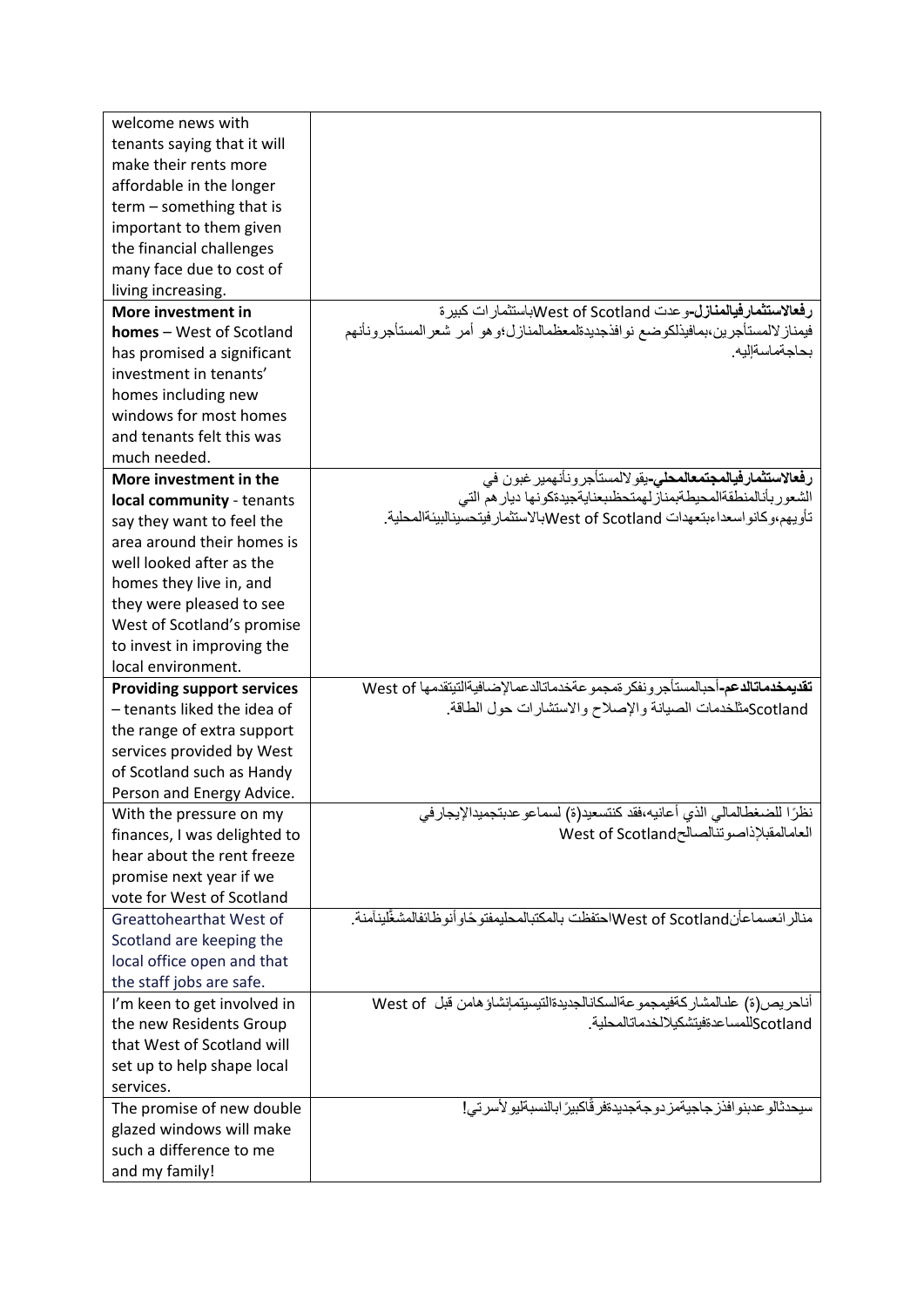| <b>Frequently Asked</b><br>Questions                                                                                                                                                                                                                                                                                                                                                                                                                                                                                                                                                                                                                                       | الأسئلةالمتكررة                                                                                                                                                                                                                                                                                                                                                                                                                                                                                                   |
|----------------------------------------------------------------------------------------------------------------------------------------------------------------------------------------------------------------------------------------------------------------------------------------------------------------------------------------------------------------------------------------------------------------------------------------------------------------------------------------------------------------------------------------------------------------------------------------------------------------------------------------------------------------------------|-------------------------------------------------------------------------------------------------------------------------------------------------------------------------------------------------------------------------------------------------------------------------------------------------------------------------------------------------------------------------------------------------------------------------------------------------------------------------------------------------------------------|
| How do we know West of<br>Scotland will do what they<br>have promised?                                                                                                                                                                                                                                                                                                                                                                                                                                                                                                                                                                                                     | كيفنعر فأنWest of Scotlandلاستفى بالتعهدات؟                                                                                                                                                                                                                                                                                                                                                                                                                                                                       |
| West of Scotland will<br>establish a Resident's<br>Association that will<br>monitor progress with the<br>transfer promises and send<br>regular communication to<br>tenants. West of Scotland<br>will also be required to<br>report to the Scottish<br>Housing Regulator and<br>their Board on progress<br>made.                                                                                                                                                                                                                                                                                                                                                            | ستؤسسWest of Scotlandسكانلمر افبة التقدمفيتحقيق تعهداتالتحويل<br>وستبلغالمستأجرين بانتظام سيُطلبمنWest of Scotlandهاأيضَاتقديمتقرير إلىالجهة<br>المنظمةللسكنالاسكتلنديةو مجلسادار تهابشأنالتقدمالمحر ز                                                                                                                                                                                                                                                                                                            |
| What happens if not<br>enough tenants vote "yes"<br>in the ballot?                                                                                                                                                                                                                                                                                                                                                                                                                                                                                                                                                                                                         | ماذابحدثإذالميصوتعددكافمنالمستأجر ينب انعم" فيالاقتراع؟                                                                                                                                                                                                                                                                                                                                                                                                                                                           |
| For the transfer to go<br>ahead, the majority of<br>tenants that vote, have to<br>vote YES. If tenants do not<br>support the voluntary<br>transfer to West of<br>Scotland, Charing Cross<br>would continue to face<br>serious and urgent<br>challenges as it does not<br>comply with the Scottish<br>Housing Regulator's (SHR)<br>Regulatory Standards. This<br>would mean that West of<br>Scotland would not be the<br>transfer partner and all of<br>the agreed transfer<br>promises would no longer<br>be available. Investment in<br>homes and future rent<br>increases would be<br>determined by the Charing<br>Cross business plan which<br>is already under strain. | للمضيقدمًافيعملية التحويل،يتعينعلىغالبيةالمستأجرينالمشاركين في الاقتر اعالتصويت <b>بنع</b> م.<br>إذالميدعمالمستأجرونالتحويلالطوعيإلىWest of Scotland افستستمر Charing<br>Crossكفيمو اجهةتحدياتحقيقيةوملحةلأنهالاتلتز مبالمعايير التنظيميةللجهة<br>المنظمةللسكنالاسكتلندية (SHR) و هذايعنيأنWest of Scotland(ننكونشريكنا في<br>التحويل،وأنهلم يعد بالإمكان الوفاء بجميعتعهداتالتحويلالمتفقعليها.<br>سيتمتحديدالاستثمار فيالمناز لوالزياداتالمستقبليةفيالإيجار منخلالخطةأعمال Charing<br>Crossالتبتتعر ضبالفعللضغوط |
| How would West of<br>Scotland overcome<br>conservation area<br>restrictions in providing<br>double glazed windows?                                                                                                                                                                                                                                                                                                                                                                                                                                                                                                                                                         | كيفستتغلبWest of Scotland ،فيتوفير هالنو افذر جاجيةمز دوجة،علىالقيودالمفروضة بشأن<br>المناطقالمحمبة ؟                                                                                                                                                                                                                                                                                                                                                                                                             |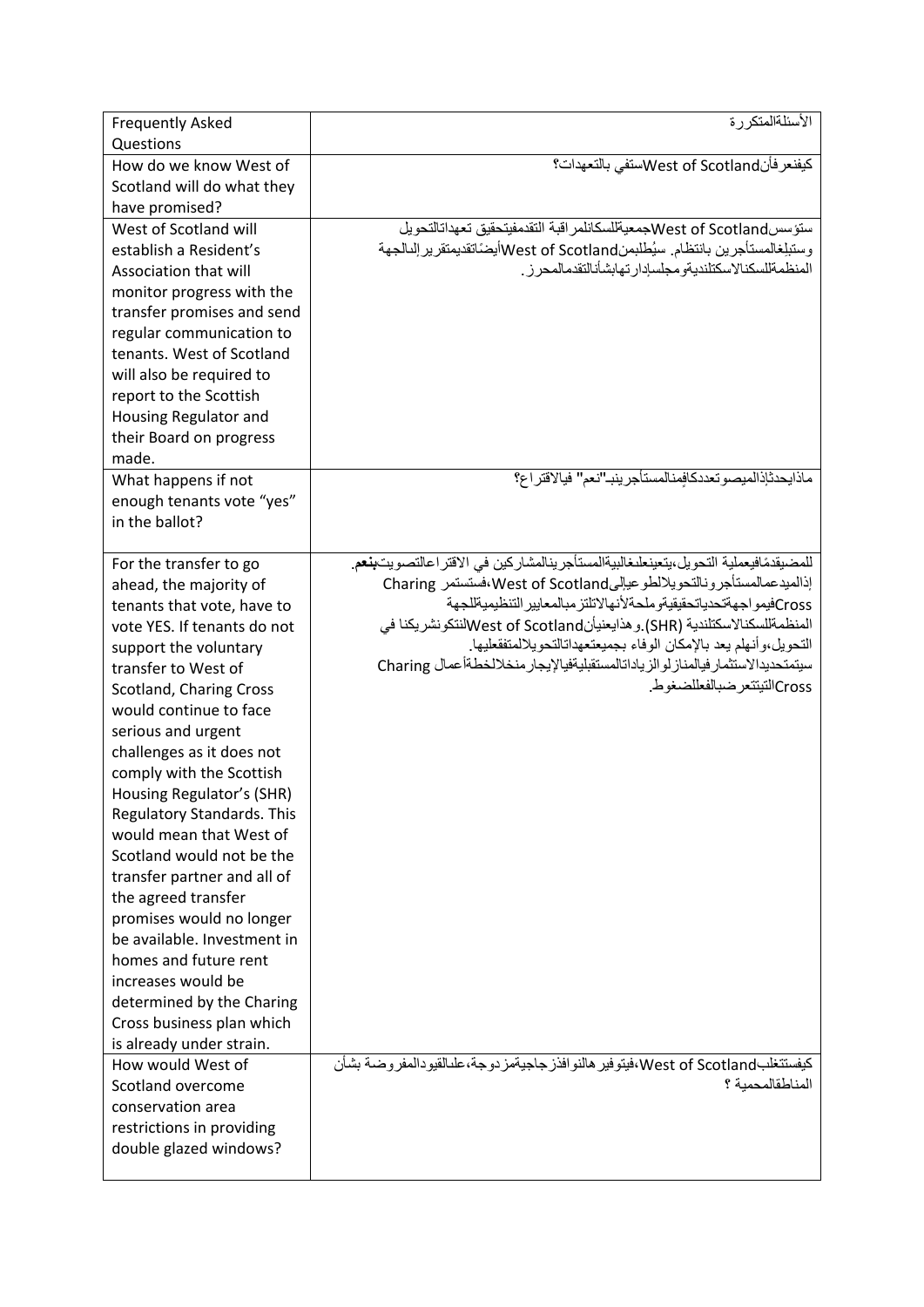| West of Scotland are              | تجري West of Scotlandلأليَّامناقشاتمعمجلسمدينةغلاسكو (GCC)                                               |
|-----------------------------------|----------------------------------------------------------------------------------------------------------|
| already in discussions with       | حولكيفيةتوفير نوافذز جاجيةمز دوجةتلبيمتطلباتسياساتالمجلس.                                                |
| <b>Glasgow City Council (GCC)</b> | وهيواثقةمنقدر تهاعلىإيجادحليسمحبتر كيبنو افذز جاجيةمز دوجةفيجميعالمناز لالتى تحتاج<br>الناستبدالالنو افذ |
| about how they can                |                                                                                                          |
| provide double glazed             |                                                                                                          |
| windows that meet the             |                                                                                                          |
| requirements of GCC's             |                                                                                                          |
| policies. They are confident      |                                                                                                          |
| of being able to find a           |                                                                                                          |
| solution that will allow          |                                                                                                          |
| double glazed windows to          |                                                                                                          |
| be installed in all homes         |                                                                                                          |
| due for replacement               |                                                                                                          |
| windows.                          |                                                                                                          |
| Will the Charing Cross staff      | هلسيتمالاحتفاظبطاقم عمل Charing Cross؟                                                                   |
| be kept?                          |                                                                                                          |
| Charing Cross staff will          | سينتقلموظفو Charing Crossإلى West of Scotlandويصبحونجز ءًامنفريقالموظفين                                 |
| transfer to West of               | العاملين تحت قيادة فريقالقيادةالتابع لجمعية West of Scotland، مع امتلاكهم                                |
| Scotland and become part          | لإمكانيةالاستفادة منالتدريبوالموار دلمساعدتهمعلىتزويد المستأجرينوالزبائنالأخرين                          |
| of their staff team. They         | بمعايير ممتاز ةلخدمةالزبائن. يُتوقعمن جميعالموظفينفي West of                                             |
| will be led by West of            | Scotlandالتصر فبطريقةتعكسقيمهمو التييمكنكمالاطلاععليهاعلىالموقعالإلكتروني                                |
| Scotland's Leadership             | www.westscot.co.uk                                                                                       |
| Team and have access to           |                                                                                                          |
| training and resources to         |                                                                                                          |
| help them deliver excellent       |                                                                                                          |
| standards of customer             |                                                                                                          |
| service to tenants and            |                                                                                                          |
| other customers. All staff        |                                                                                                          |
| at West of Scotland are           |                                                                                                          |
| expected to behave in a           |                                                                                                          |
| way that reflects their           |                                                                                                          |
| values which you can find         |                                                                                                          |
| out about on their website        |                                                                                                          |
| www.westscot.co.uk                |                                                                                                          |
| Do you need to sign a new         | هلتحتاجو نالنتو قيععقدإيجار جديد؟                                                                        |
| tenancy agreement?                |                                                                                                          |
| Your tenancy will be              | سيتمتحويلعقدالإيجار الخاصبكمتلقائياإلى West of Scotlandمع حمايةجميعحقوقكم.                               |
| automatically transferred         |                                                                                                          |
| to West of Scotland and all       |                                                                                                          |
| of your rights will be            |                                                                                                          |
| protected.                        |                                                                                                          |
| How will West of Scotland         | كيفستوفر West of Scotlandهعلوماتللتأكدمندر ايةالمستأجر ينبالتر تيباتالجديدة؟                             |
| provide information to            |                                                                                                          |
| ensure tenants are clear on       |                                                                                                          |
| the new arrangements?             |                                                                                                          |
| West of Scotland will issue       | سترسل West of Scotland حزمةتر حيبتحتويعلىجميعالمعلوماتذاتالصلةإلى                                        |
| a welcome pack with all           | جميعالمستأجر ينو التيستتبعهاز يار ةتر حيبمنقبلأحدالمو ظفين                                               |
| relevant information to all       |                                                                                                          |
| tenants which will be             |                                                                                                          |
| followed up by a welcome          |                                                                                                          |
| visit by a member of staff.       |                                                                                                          |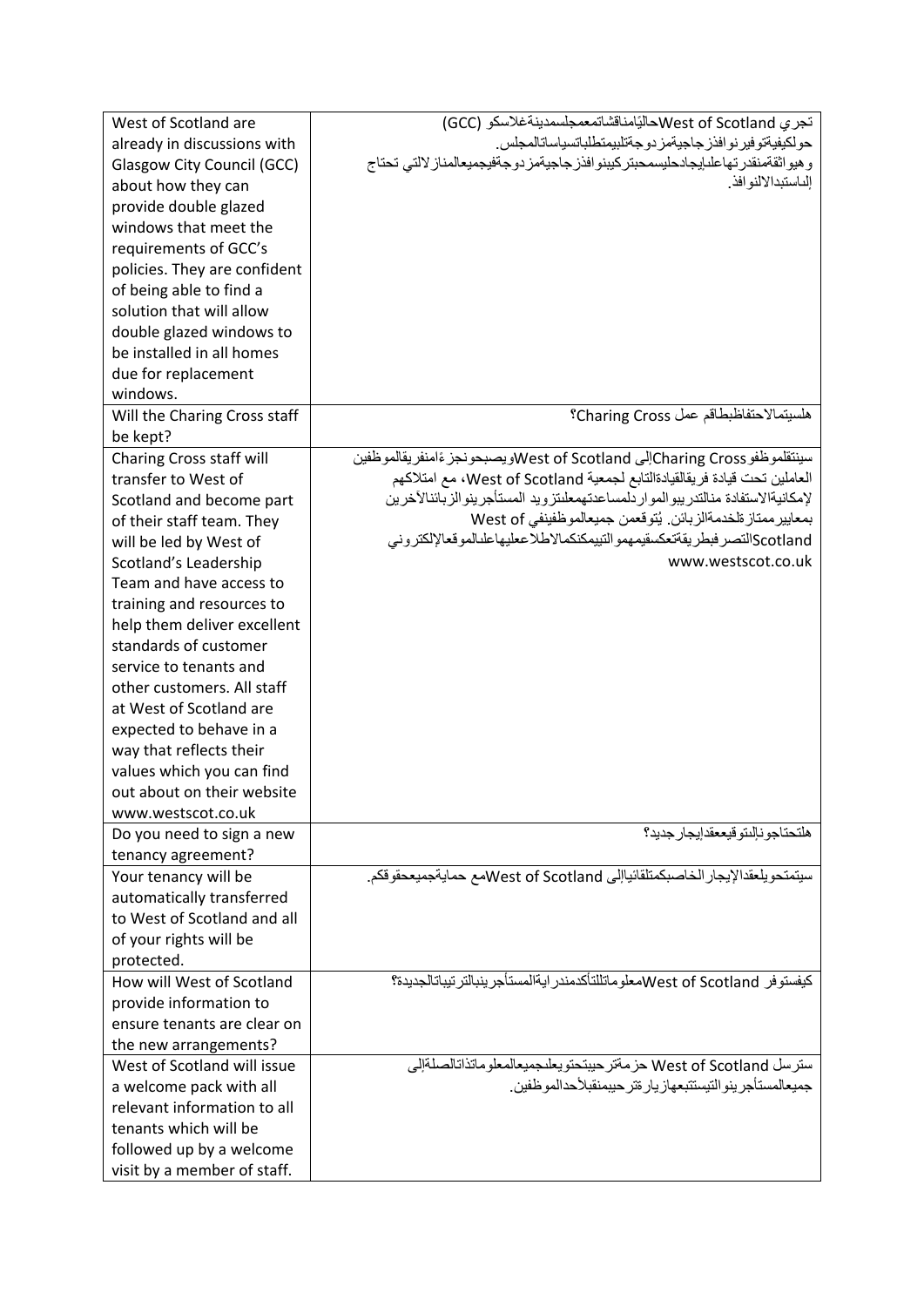| What happens if you are       | ماذايحدثإذاتم إدر اجكمفيقائمةالتحويلمعCharing CrossCومضينا قدمًا بعمليةالتحويل؟                  |
|-------------------------------|--------------------------------------------------------------------------------------------------|
| on the transfer list with     |                                                                                                  |
| Charing Cross and the         |                                                                                                  |
| transfer goes ahead?          |                                                                                                  |
| You will be automatically     | سيتماضافتكمتلقائيًااللقائمةالتحو يلالخاصة بجمعية السكن West of                                   |
| added to the transfer list of | Scotlandرسينو اصلمعكمأحدأ عضاءفر يقخدمةالز بائنلمنقاشةاحتياجاتكالسكنية. ماسيمكنكم من             |
| West of Scotland and a        | الاستفادة منمجمو عةأكبر بكثير منمخزون                                                            |
| member of their Customer      | العقار اتفيجميعأنحاءغلاسكو ولانار كشاير وأير شاير ،بمافيذلكالمساكنالجديدةلجمعية السكن  West      |
| Service Team will be in       | of Scotlandبمجموع 700 منز لجديدسيتمإنشاؤ هبحلولنهايةعام 2026.                                    |
| touch to discuss your         |                                                                                                  |
| housing needs. This will      |                                                                                                  |
| mean you have access to       |                                                                                                  |
| the much wider range of       |                                                                                                  |
| stock across Glasgow,         |                                                                                                  |
| Lanarkshire and Ayrshire      |                                                                                                  |
| including West of             |                                                                                                  |
| Scotland's new build          |                                                                                                  |
| housing with 700 new          |                                                                                                  |
| homes to be created by        |                                                                                                  |
| the end of 2026.              |                                                                                                  |
| Will the Management           | هلستستمر اللجنةالإداريةلـCharing Crossتفيالوجود؟                                                 |
| <b>Committee of Charing</b>   |                                                                                                  |
| Cross continue to exist?      |                                                                                                  |
| Charing Cross would no        | ستنتهيCharing Crossكجمعيةسكن ولنتعود في حاجة إلى لجنةإدارة.                                      |
| longer exist as a housing     | يمكنللمستأجرينو السكانالأخرينالتقدمبطلبللحصولعلىعضويةالمساهمةفي West of Scotland                 |
| association so would no       | والتقدمللانضماماللمجلسادارة West of Scotland عند شغوروظيفة.                                      |
| longer require a              |                                                                                                  |
| Management Committee.         |                                                                                                  |
| Tenants and other             |                                                                                                  |
| residents could apply for     |                                                                                                  |
| shareholding membership       |                                                                                                  |
| in West of Scotland and       |                                                                                                  |
| could apply to join the       |                                                                                                  |
| Board of West of Scotland     |                                                                                                  |
| if a vacancy becomes          |                                                                                                  |
| available.                    |                                                                                                  |
| What are the benefits for     | ماهيالفوائدالتيستعودعلى West of Scotlandاإذاتمالتحويل؟                                           |
| West of Scotland if the       |                                                                                                  |
| transfer goes ahead?          |                                                                                                  |
|                               |                                                                                                  |
| The ability to spread its     | ستساعدالقدر ةعلىتوز يعالتكاليفعلىعددأكبر منالمنازل جمعية السكن West of Scotland                  |
| costs over a larger number    | فيتقليلمعدلات الزيادة فيالإيجار للمستأجر ينالحاليينوفي جعلها أكثر مر ونةكجمعية.                  |
| of houses will help West of   |                                                                                                  |
| Scotland minimise rent        |                                                                                                  |
| increases for their existing  |                                                                                                  |
| tenants and help them         |                                                                                                  |
| become more resilient as      |                                                                                                  |
| an organisation.              |                                                                                                  |
| What happens next?            | ماذاسيحدثبعدذلك؟                                                                                 |
| REMEMBER - this               | <mark>تذكير -</mark> هذاالقرار المهمبشأنحدوث التحويلهوقرار كممنخلالمشاركتكم في اقتر اعالمستأجر . |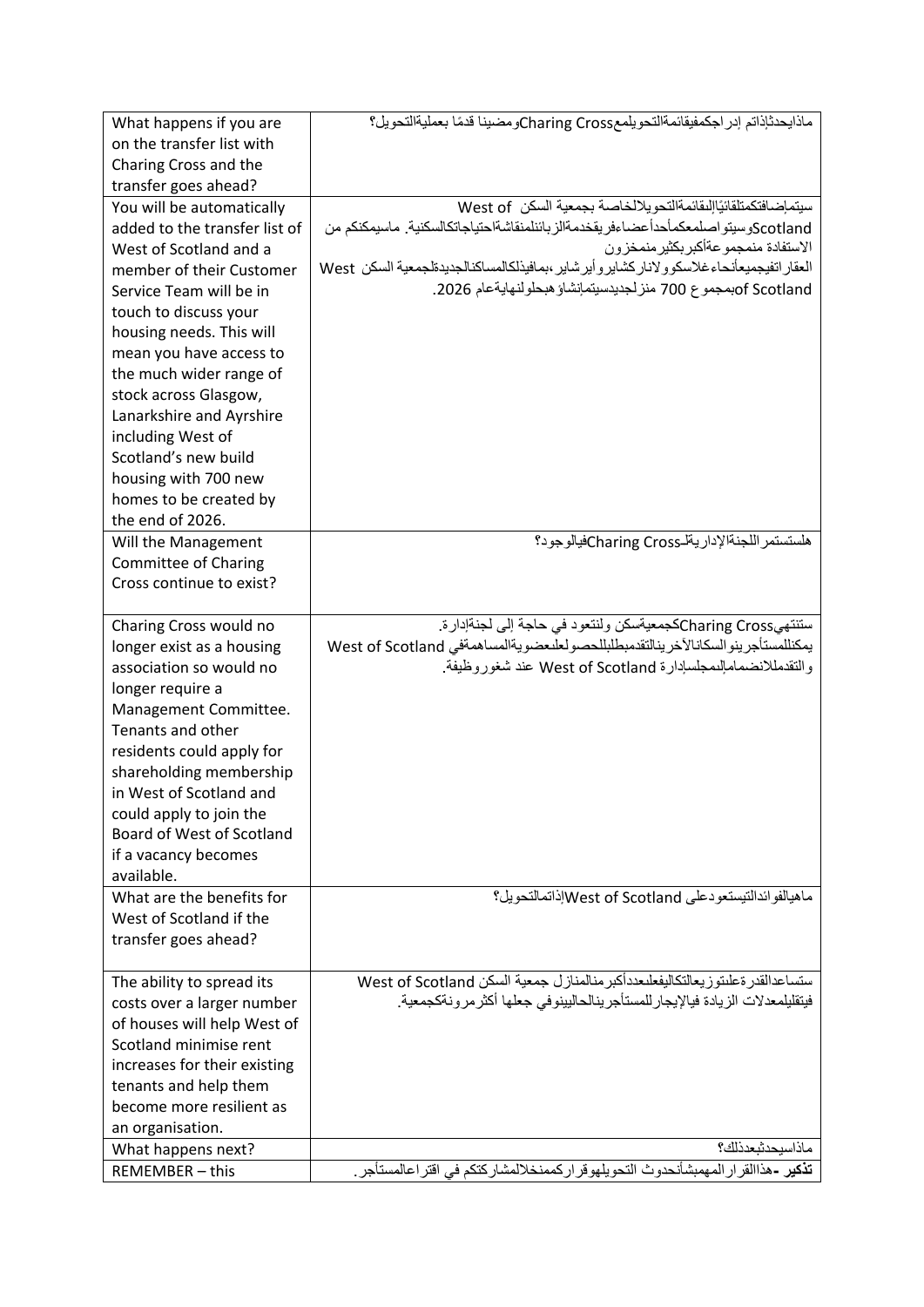| important decision on         | منالمهمحقًاالتأكدمنالإدلاء بأصواتكم                                                            |
|-------------------------------|------------------------------------------------------------------------------------------------|
| whether the transfer goes     |                                                                                                |
| ahead is yours through the    |                                                                                                |
| Tenant Ballot.                |                                                                                                |
| It is really important to     |                                                                                                |
| ensure that you use your      |                                                                                                |
| vote.                         |                                                                                                |
| <b>Charing Cross</b>          | تشجعلجنةإدار ة Charing                                                                         |
| Management Committee          | Crossوفريقالموظفينالمستأجرينَعلىالإدلاءبأصواتهمفيأقربوقتممكنوالتصويتب <b>نعم</b> لصالح         |
| and staff team encourage      | التحويلإلىWest of Scotland.                                                                    |
| tenants to cast your vote     |                                                                                                |
| as soon as you can and to     |                                                                                                |
| vote YES for the transfer to  |                                                                                                |
| West of Scotland.             |                                                                                                |
|                               |                                                                                                |
| <b>REMEMBER West of</b>       | تذكير - لايمكنالوفاء بتعهدات التحويلالخاصة بحمعية السكن West of Scotland                       |
| Scotland's transfer           | إلاإذاصوتالمستأجرون <b>بنع</b> م.                                                              |
| promises can only be          |                                                                                                |
| delivered if tenants vote     |                                                                                                |
| YES.                          |                                                                                                |
|                               |                                                                                                |
| The Ballot will be            | سيتمإجر اءالاقتر اعمنقبل Civica Election                                                       |
| conducted by Civica           | Services،المز و دالر ائدفيالمملكةالمتحدةللخدماتالانتخابيةالمستقلة. يبدأالاقتر اعمنالجمعة 6     |
| Election Services, the UK's   | مايو/أيار 2022 حتىالساعة 5 مساءًيومالاثنين 6 يونيو/حزيران 2022.                                |
| leading provider of           |                                                                                                |
| independent election          |                                                                                                |
| services. The Ballot will run |                                                                                                |
| from Friday 6th May 2022      |                                                                                                |
| until 5pm on Monday 6th       |                                                                                                |
| June 2022.                    |                                                                                                |
|                               |                                                                                                |
| You'll be sent your voting    | ستر سلCivicaور فةالتصو يتاليكممعمعلو ماتمفصلةحو لكيفيةالإدلاءبأصو اتكم،                        |
| paper from Civica with        | وسيشملذلكخيار التصويتعبر الإنتر نتأو الهاتفأو البريدأوتر كور قةالاقتر اعالخاصةبكمفيصندوقالاقتر |
| detailed information on       | اعالمختوموالأمنفيالمكتبالمحلي التابع لجمعية السكن Charing Cross.                               |
| how to cast your vote. This   |                                                                                                |
| will include the option to    |                                                                                                |
| vote online, over the         |                                                                                                |
| phone, by post or you can     |                                                                                                |
| drop your ballot paper off    |                                                                                                |
| at the sealed and secure      |                                                                                                |
| ballot box in the local       |                                                                                                |
| <b>Charing Cross Housing</b>  |                                                                                                |
| Association office.           |                                                                                                |
| Throughout the period of      | طوالفترةالاقتراع،سيخرجموظفونمنCharing Crossو West of Scotland                                  |
| the ballot, staff from        | لزيار تكموتشجيعكلمستأجر علىإبداءر أيهمنخلالالإدلاءبصوته. إذاكانتلديكمأيمخاوفأولم               |
| Charing Cross and West of     | تر غبوافي زيارةالموظفين،فماعليكمسوىإعلامنابالاتصالعلى الرقم 0404 333 0141                      |
| Scotland will be out to visit | أومر اسلتناعبر البريدالإلكترونيtransfer@cxha.org.uk.                                           |
| you to encourage every        |                                                                                                |
| tenant to have their say by   |                                                                                                |
| casting your vote. If you     |                                                                                                |
| have any concerns or don't    |                                                                                                |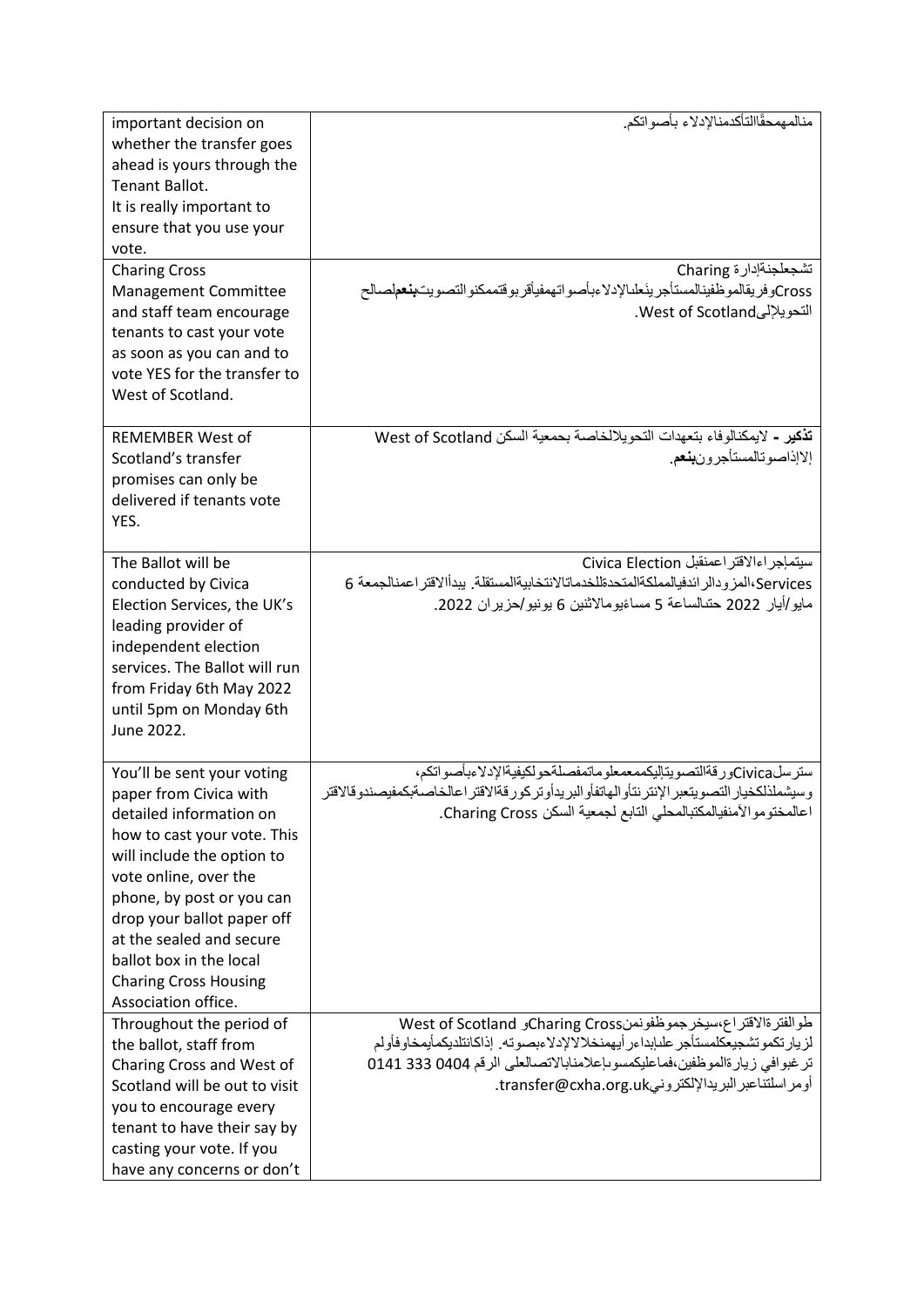| want staff to visit, just let  |                                                                                            |
|--------------------------------|--------------------------------------------------------------------------------------------|
| us know by calling 0141        |                                                                                            |
| 333 0404 or email us at        |                                                                                            |
| transfer@cxha.org.uk.          |                                                                                            |
|                                |                                                                                            |
| Voting is really simple, but   | إن التصويتبسيطبالفعل،غير أنمو ظفيناسيكو نو نمتاحيناذاكنتمبحاجةالِلْمايمساعدة. ما عليكم إلا |
| our staff will be available if | الاتصالبناإذالمتستلمواحز مةالاقتر اعالخاصةبكمأوإذاضاعت أو فُقدت،وسوف نرتبلإرسالحزمة        |
| you need any help. Please      | أخر باليكم.                                                                                |
| just get in touch with us if   |                                                                                            |
| you don't receive your         |                                                                                            |
| ballot pack or if you lose or  |                                                                                            |
| misplace it as we can easily   |                                                                                            |
| arrange to get a               |                                                                                            |
| replacement sent to you.       |                                                                                            |
| Also, if you want free         | أيضا،إذار غبتم في الحصول على                                                               |
|                                | مشور ةمجانيةمستقلةبشأنأيجانبمنجوانبالاقتراع،يمكنكمالاتصالبخدمةمعلوماتالمستأجرين(TIS)-      |
| independent advice on any      | مصلحة الاستشارة المستقلةالخاصبكم                                                           |
| aspect of the ballot you       |                                                                                            |
| can also contact TIS - your    |                                                                                            |
| independent tenant             |                                                                                            |
| advisor.                       |                                                                                            |
| Freephone                      | الهاتفالمجاني                                                                              |
| Get in touch                   | يرجى الاتصال                                                                               |
| If you would like to find      | إذاكنتمتر غبونفيالاطلاع على مزيدمنالمعلومات،يرجىالاتصالبنا:                                |
| out any more information       |                                                                                            |
| please contact us:             |                                                                                            |
|                                |                                                                                            |
| Phone us on 0141               | يرجى الاتصالبناعلى 0404 333 0141                                                           |
| 333 0404.                      |                                                                                            |
|                                |                                                                                            |
| Email                          | البريدالالكتروني transfer@cxha.org.uk                                                      |
| transfer@cxha.org.uk           |                                                                                            |
|                                |                                                                                            |
| Facebook - send us             | فيسبوك-يرجى مراسلتناعلى www.facebook.com/CharingCrossHA                                    |
| a message at                   |                                                                                            |
| www.facebook.com/Charin        |                                                                                            |
| gCrossHA                       |                                                                                            |
|                                |                                                                                            |
| Contact the                    | يرجى الاتصالبخدمةمعلوماتالمستأجرين                                                         |
| <b>Tenants Information</b>     | (TIS)،مستشاروالمستأجرينالمستقلين،علىر فمهاتفهمالمجاني 0982 0800 0800                       |
| Service (TIS), your            | أو عنطر يقالبر يدالإلكتر وني.info@tis.org.uk                                               |
| independent tenant             |                                                                                            |
| advisors on their              |                                                                                            |
| FREEPHONE number 0800          |                                                                                            |
| 488 0982 or by emailing        |                                                                                            |
| info@tis.org.uk.               |                                                                                            |
|                                |                                                                                            |
|                                |                                                                                            |
| A translated copy of this      | يمكنكمالحصولعلىنسخةمتر جمةمنهذهالرسالة الإخباريةباللغةالأردية (اردو) والبنجابية            |
| newsletter in Urdu ( اردو),    | (ਪੰਜਾਬੀ) والصينيةالمبسطة (简体中文)                                                            |
| Punjabi (ਪੰਜਾਬੀ), Simplified   | والعربيةمنwww.cxha.org.uk أو عنطريقالاتصالبالرقم  0404 333 0404                            |
| Chinese (简体中文) and             |                                                                                            |
|                                |                                                                                            |